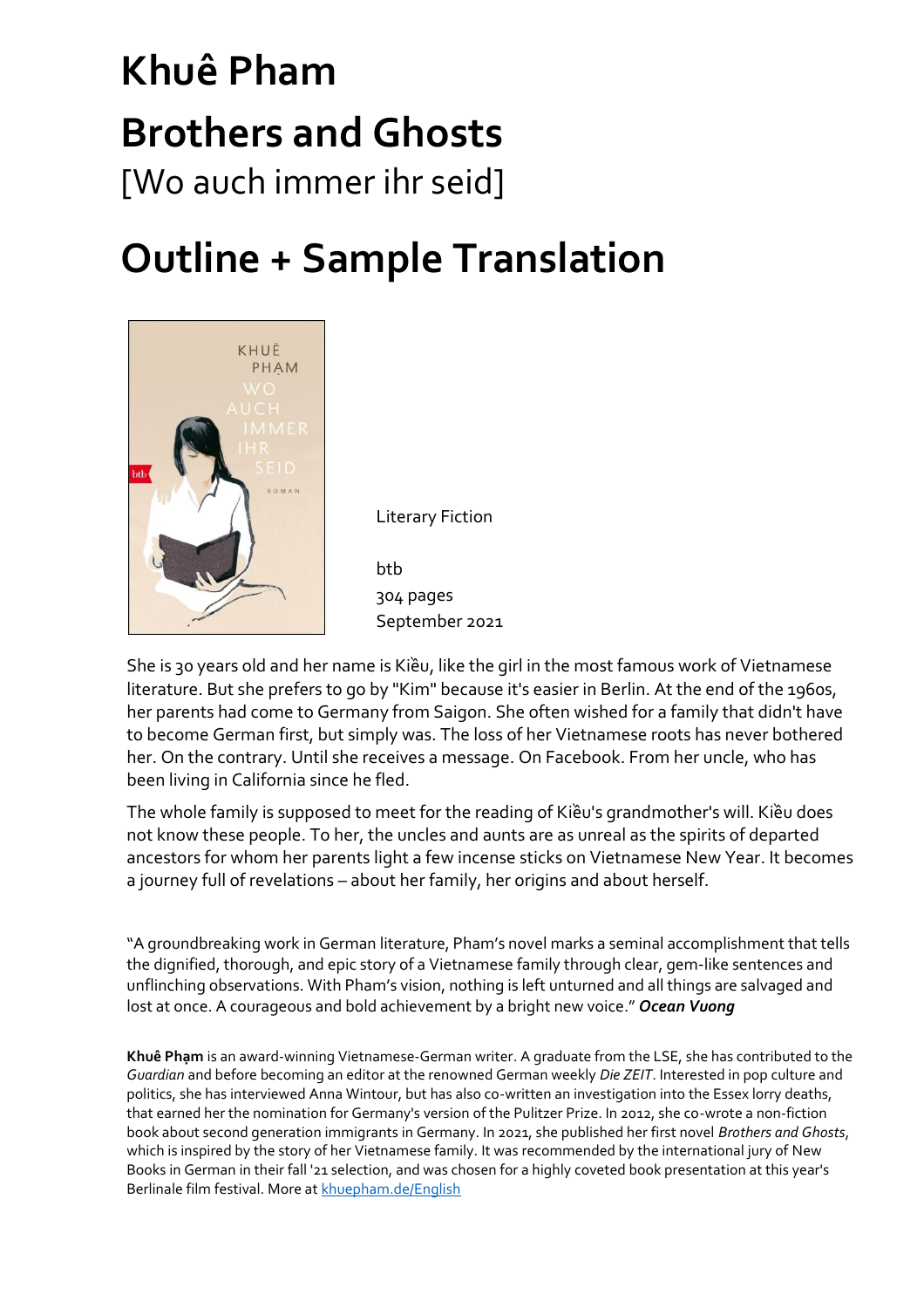## **OUTLINE**

Thirty-year-old Kiều is named after the heroine of Vietnam`s most famous work of literature, 'The Tale of Kieu'. But she prefers to call herself Kim in order to make it easy for her German friends. Living in Berlin, she works as a food writer for 'Monocle' magazine, and her boyfriend Dorian is a free-spirited barman who shares her love for orange wine and wasabi butter. She has little interest in either her Vietnamese roots or her extended family. When, at Christmas, she hears that her grandmother in California has died, she's unmoved; they haven't spoken to their US relatives for years. Now her father has to fly to California, because his mother has left him something in her will. 'Why don't you come along?' he asks his daughter.

In flashbacks, we learn how the Vietnam War tore the family apart half a century earlier. Minh, Kiều's father, grew up in Saigon, the oldest son of a wealthy family. In 1968, his parents send him to Berlin to study medicine, where he gets caught up in the student movement and switches his political allegiance: while his family in Vietnam fears nothing more than a Communist victory, he takes to the streets in support of Ho Chi Minh. Far away from home, he doesn't know that his father is interned in a re-education camp after the war, or that his younger brother Sơn is risking his life to flee the country. It's only when Minh visits Vietnam in 1980 that he realises how disappointed his mother is in him: when he announces his intention to return after qualifying as a doctor, she rebuffs him. When he offers to get a visa for Sơn to join him in Germany, she turns him down.

Kiều has no idea about any of this, as she reluctantly accompanies her parents to California and discovers to her dismay that she's pregnant with Dorian`s child. Her relatives live in Little Saigon, a world where everyone speaks Vietnamese and where there's a restaurant catering for every Vietnamese specialty. 'Who would I be, if I'd grown up here?' she asks herself. Her parents raised her in a strictly German neighbourhood, and she barely speaks their language; while her relatives tell her over dinner that it`s high time she had children, she sits in silence.

On the last day, they open the letter that her grandmother included in her will: in it, she tells them that she left her husband behind in the re-education camp in order to emigrate to the US with her children. Hoping to provide them with a better life, she didn't want to burden them with the truth. For decades, she told them that he had died in the camp. They're all deeply shocked by the revelation, but Kiều senses that she's finally beginning to understand her family`s history. A few hours later, as she's queuing at the boarding gate to return to her life in Berlin, she changes her mind and decides to stay in Little Saigon.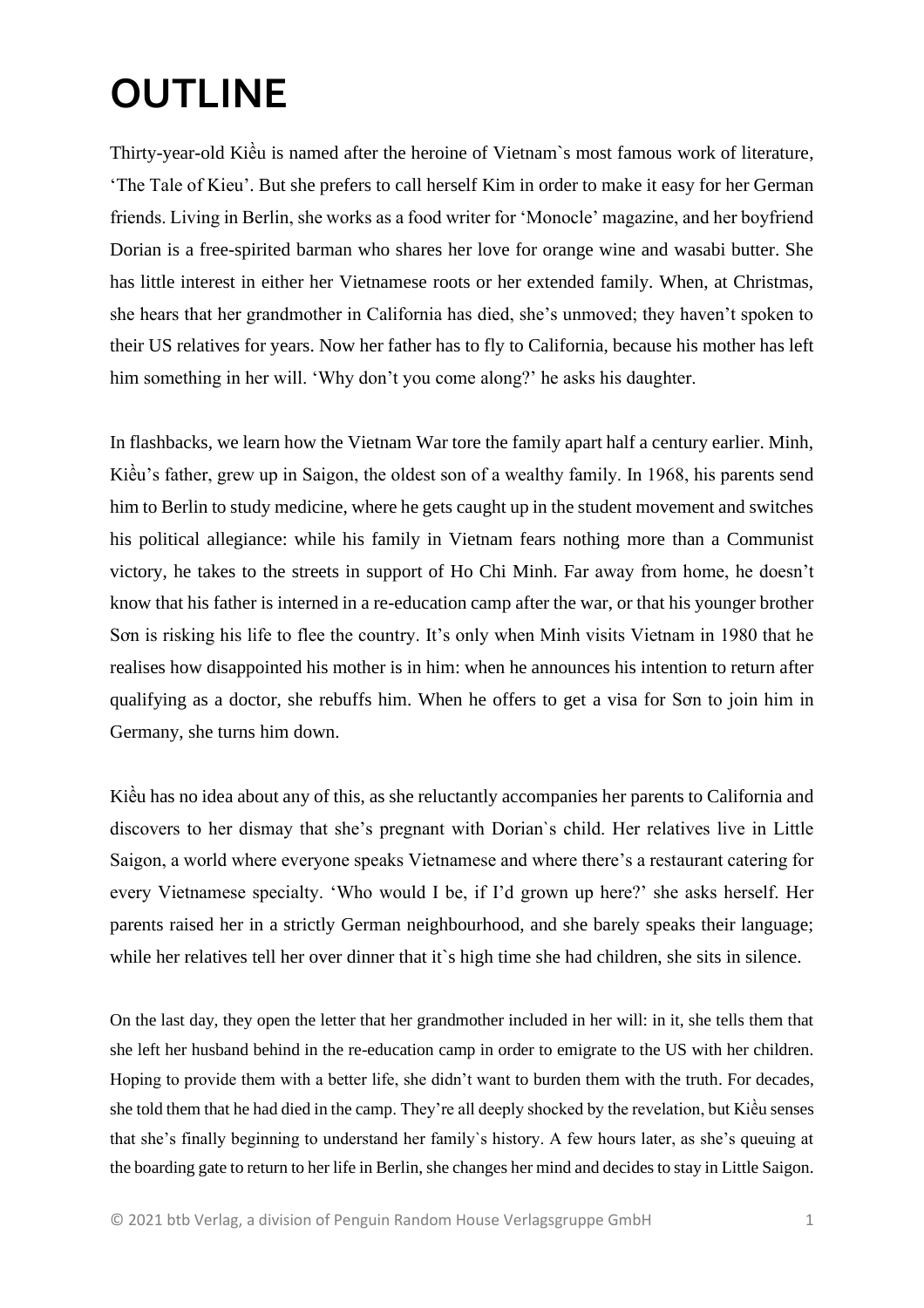### **Sample Translation**

by Imogen Taylor

KIỀU

Let me start this story with a confession: I can't pronounce my own name.

For as far back as I can remember, I have felt uncomfortable introducing myself to people. If they were German, they couldn't make sense of the melodic sounds. If they were Vietnamese, they had trouble with my harsh accent. Germans dodged the problem by not addressing me by name. Vietnamese people asked, 'How do you spell that?'

Once someone said, 'Are you sure about that?'

I was a child when I first attempted to deal with the problem. When we went to the department store, I would head for the toy section and look for my name on the personalized pencils. When we went to the DIY store, I set my hopes on the long, colourful key rings. If I found my name, I said to myself, it would be proof that there was nothing wrong with me. I sifted through hundreds of pencils and key rings. I found 'Katrin', 'Kristina' and once—my heart skipped a beat—'Kira'.

But there was no 'Kiều'.

'Kiều' existed only in my family's world and in the title of a book that stood on my father's shelves in the cellar: *Truyện Kiều*, *The Tale of Kiều*. A work that is as important to Vietnamese literature as *The Sorrows of Young Werther* to the German canon.

I couldn't read it, of course.

Whenever my father decided to clean up the house, he pulled out the book and said, 'Did you know that you're named after a famous young woman? Every schoolchild in Vietnam has read this book. You're known all over the country.'

I believed everything my father told me when I was little, so why should that be any different. I imagined walking through Vietnam and being approached by all kinds of people. I would constantly have to keep introducing myself—and each time I would have to say my name. How embarrassing.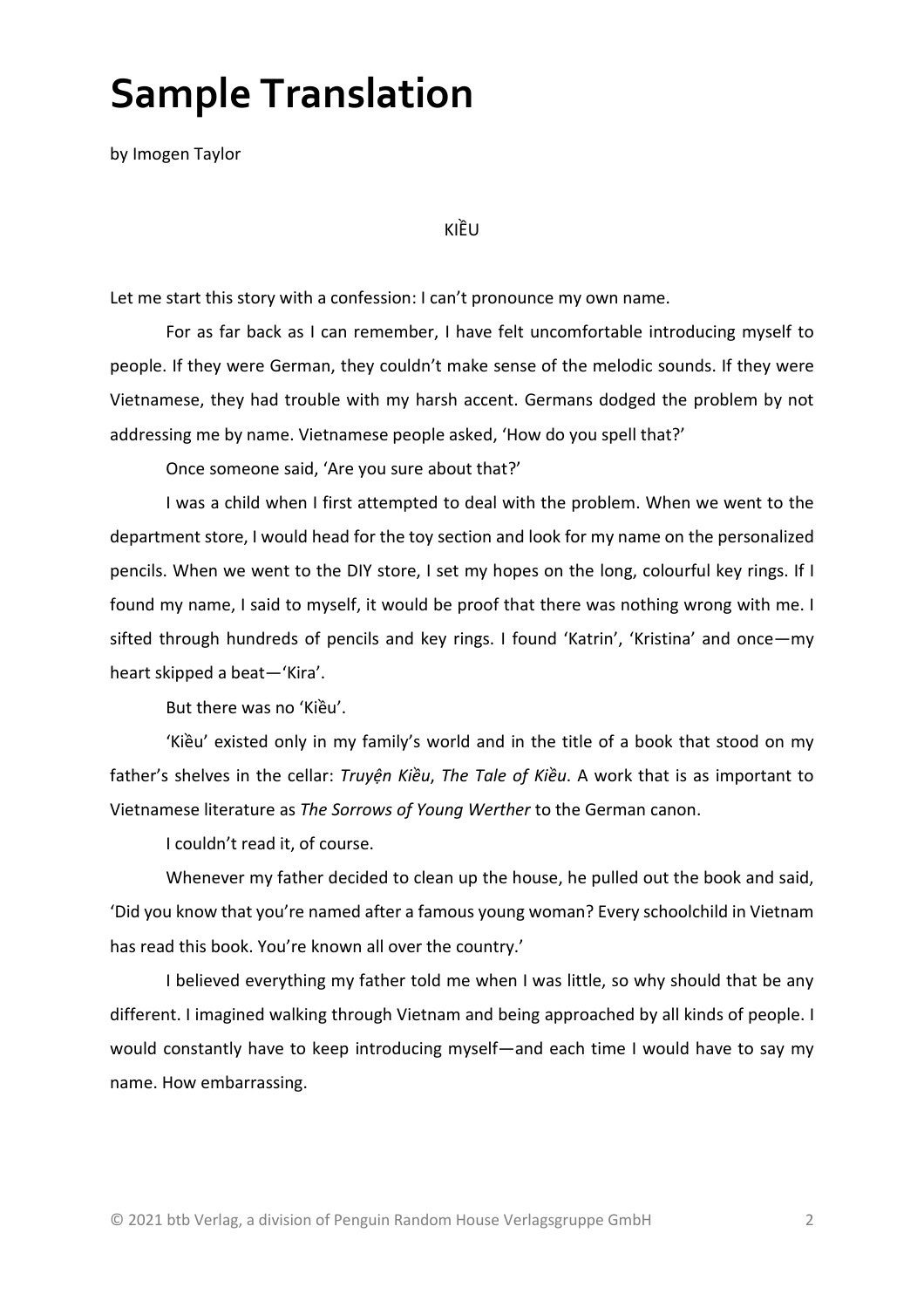When I was sixteen, I changed my name because I thought an easier one would improve my chances of getting accepted in Jeanette's clique. When I was twenty, I had my passport modified, and, for the first time, I felt power over my destiny.

For ten years I have been a different person. Germans call me 'Kimm'; Vietnamese people, 'Keem'. It isn't perfect, but it's easy. Shedding my past never bothered me—really it didn't.

Then I got that message.

\*

The message popped up on Facebook and was written in English. Someone calling himself Sơn Sài Gòn had contacted me.

*Is this you, Kiều? There's something I need to tell you and your father!*

There aren't many people who know my real name; beyond my large, sprawling family there are few who hold that information. On my mother's side there is a noisy Vietnamese branch with lots of children. Whenever any of them send photos, I am amazed at the number of new cousins whose names I can never remember, although—or perhaps *because*—they consist of only two letters each. The only person I can recall on my father's side is a deaf aunt. As far as I know, his brothers and sisters fled Vietnam after the war and ended up in California. Maybe they were boat people, maybe they weren't.

Then there's a great-aunt in the UK, who got rich acting as lawyer to the cannabis mafia, and a cousin by marriage, a poet, who was flown out of Vietnam to Canada after the war by the PEN club. I also have a young cousin in Paris who performed in that tacky music show that my parents love to sing karaoke to: *Paris by Night*.

I only know these people from hearsay. To me, they are as unreal as the spirits of the dead ancestors that I burn incense for on Vietnamese new year. Once a year they blow into my life, only to vanish again like smoke.

So who is Sơn?

His Facebook photo shows a man with bushy eyebrows and a straight nose that reminds me of my father's. His eyes are unusually round, so that, in spite of his wrinkles, he looks like a little boy. According to his profile, he lives in Westminster, California and runs an import-export business called 'Made in America.' He must be my father's younger brother, the one who was so bad at school but so good at cards.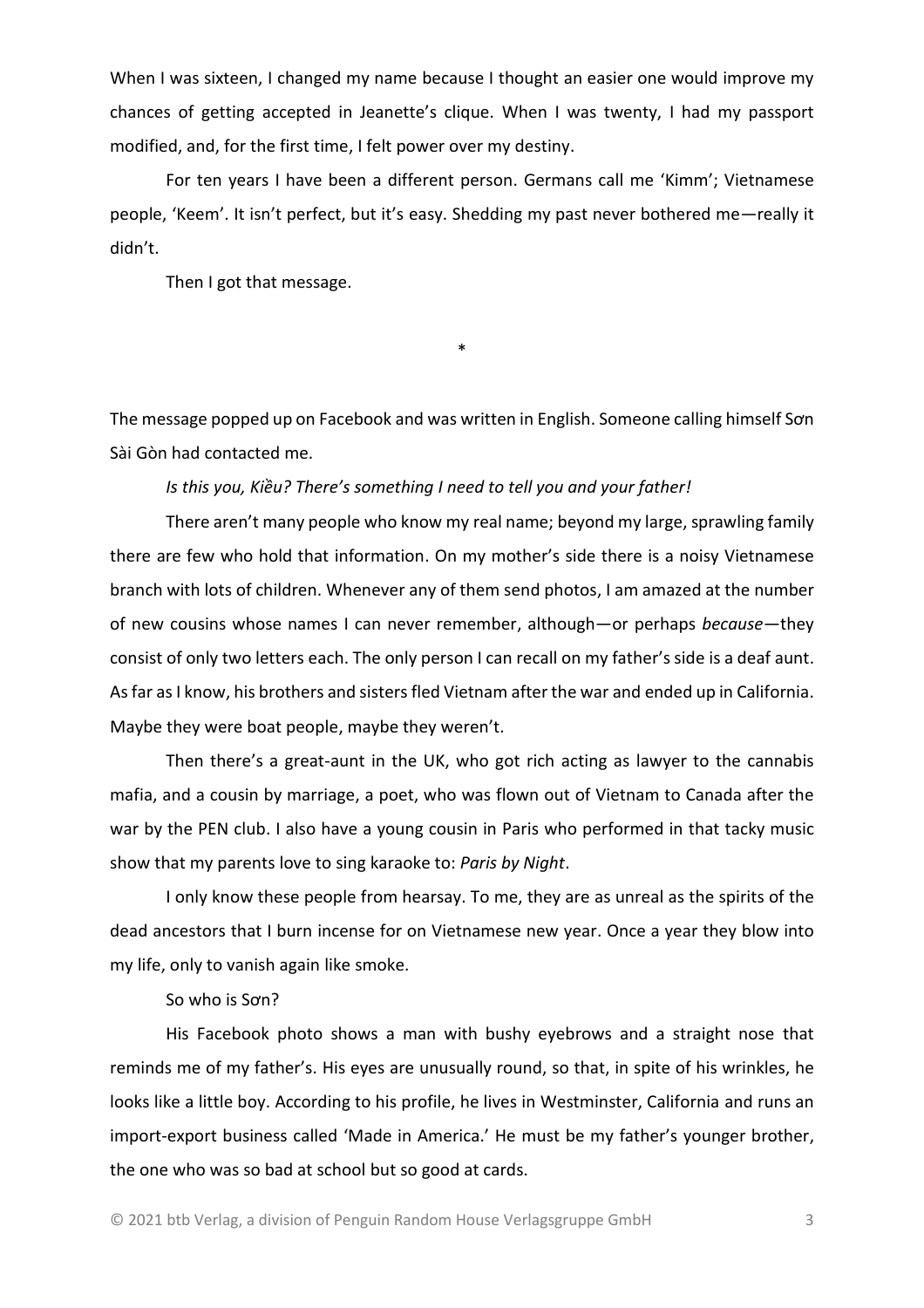I try to remember my father's family, the way you try to remember entries in a history book. I met them once fifteen years ago, when one of our visits to Vietnam happened to coincide with one of theirs. I don't know why we never visited them in California. When I asked my mother if there had been some kind of falling out, she paused for a moment and then shook her head.

'Actually,' she said, dragging the word out strangely, 'everything's fine. But Dad's family are difficult. It's best if we get on with our lives and let them get on with theirs. We send them money every now and then, there's no need to visit them.'

Then everything was hush-hush again and I didn't dare ask any more questions.

*There's something I need to tell you!*

Why is he bothering me?

I shut my laptop, ready to plunge back into everyday life in Berlin—a life that is organized, German and free of international family issues. I haven't spoken to my uncle for fifteen years; it can hardly matter if I don't reply immediately—or, indeed, at all.

\*

Two weeks later I return to the pale-blue house where my two siblings and I grew up. It's Christmas and as usual this puts me in a strange mood. Going back home means returning to that childhood sense of being out of place. My parents learned to celebrate Christmas the way they learned German grammar, going through the motions in order to belong. The tree in the sitting room is decorated with a cuddly Santa, hand-painted wooden figures, glittery baubles and two strings of fairy lights in different colours. All that's missing is the fake snow.

I sit down at the old piano and play Bach's C-minor prelude from the *Well-Tempered Clavier*. The hammering notes merge with the clattering sounds coming from the kitchen, where my mother, as always, is busy with her pots and pans. I don't remember how many times I sat on this black stool in tears, arguing with her over piano lessons. But every single time, I wished that I could grow up in a family that didn't have to become German, but already was.

The skiing gear in the cellar, the BMWs in the garage, the framed family portraits taken in Ibiza, Paris and Hạlong Bay—all these are illustrations to a story that everyone loved to tell. *Just look at that family. Even though they're immigrants they made it in life.* It always stung me when 'the Germans' (as we called them, like some distant, foreign people) complimented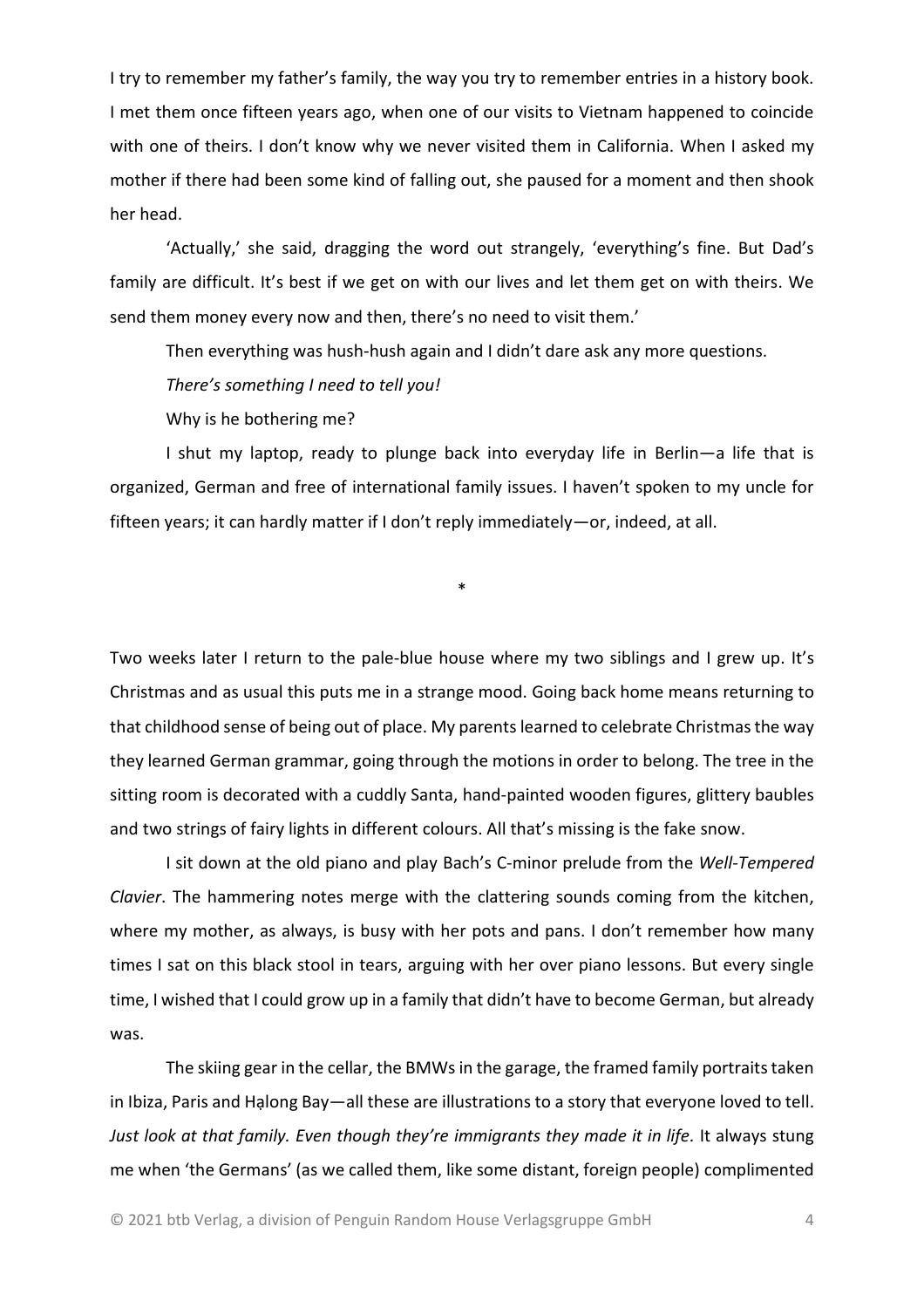us on my father's career, my mother's 'hardworking' nature, or the 'excellent German'spoken by my siblings and me. As the pride spread across my parents' faces, I would feel a stab of resentment.

I hit an off chord and stop playing, my fingers resting on the wrong keys. When the sounds in the kitchen die down, I close the piano lid. On the wall above me is a black-andwhite photo that my father took decades ago in Saigon just before he left to study in Germany. It shows my grandmother, sitting slender and graceful in the back of a cab. Her hair is pinned to the side in curls; her Vietnamese silk dress, the *áo dài,* is embroidered with gold flowers. She is smiling broadly into the camera, but there is a melancholy look in her wide eyes.

My father once told me that my face reminds me of hers. It must be from her that I got the high forehead that I hide with different styles of fringe. I'm not quite as thin as her, a little taller perhaps, and of course I never wear an *áo dài*, but tend to dress in black trousers and monochrome tops. I'm horribly short-sighted, but I find there's something nerdy about Asians in glasses, so I always wear contact lenses. On my last visit to Vietnam, a lot of people took me for a foreigner and I have to admit I was pleased.

\*

When darkness falls through the floor-length windows, my sister, my brother and I sit down at the dining table which, in honour of the occasion, my mother has laid with the heavy Rosenthal porcelain usually reserved for German guests. She has even splashed out on a white silk tablecloth from Berlin's posh department store KaDeWe, though she rarely goes there and only buys items on sale. She has lived in Germany for decades, but never lost the Vietnamese habit of saving wherever she can. As a child she was very poor and even now, as an adult, she is unable to shake the sense of being hard up. Neither the BMWs nor the big house can change that.

'A hundred euros! I was really quite torn.' She runs a hand tenderly over the shimmering cloth. 'I thought one of you could inherit it.'

This evening's meal was the subject of many weeks' discussion, but we eventually decided on lobster, just as we had in the three previous years. None of us likes seafood, but lobster is festive and doesn't taste too fishy; once a year, we treat ourselves. There are five, gleaming on a platter, bright red and innocent. My father avails himself of a pair of garden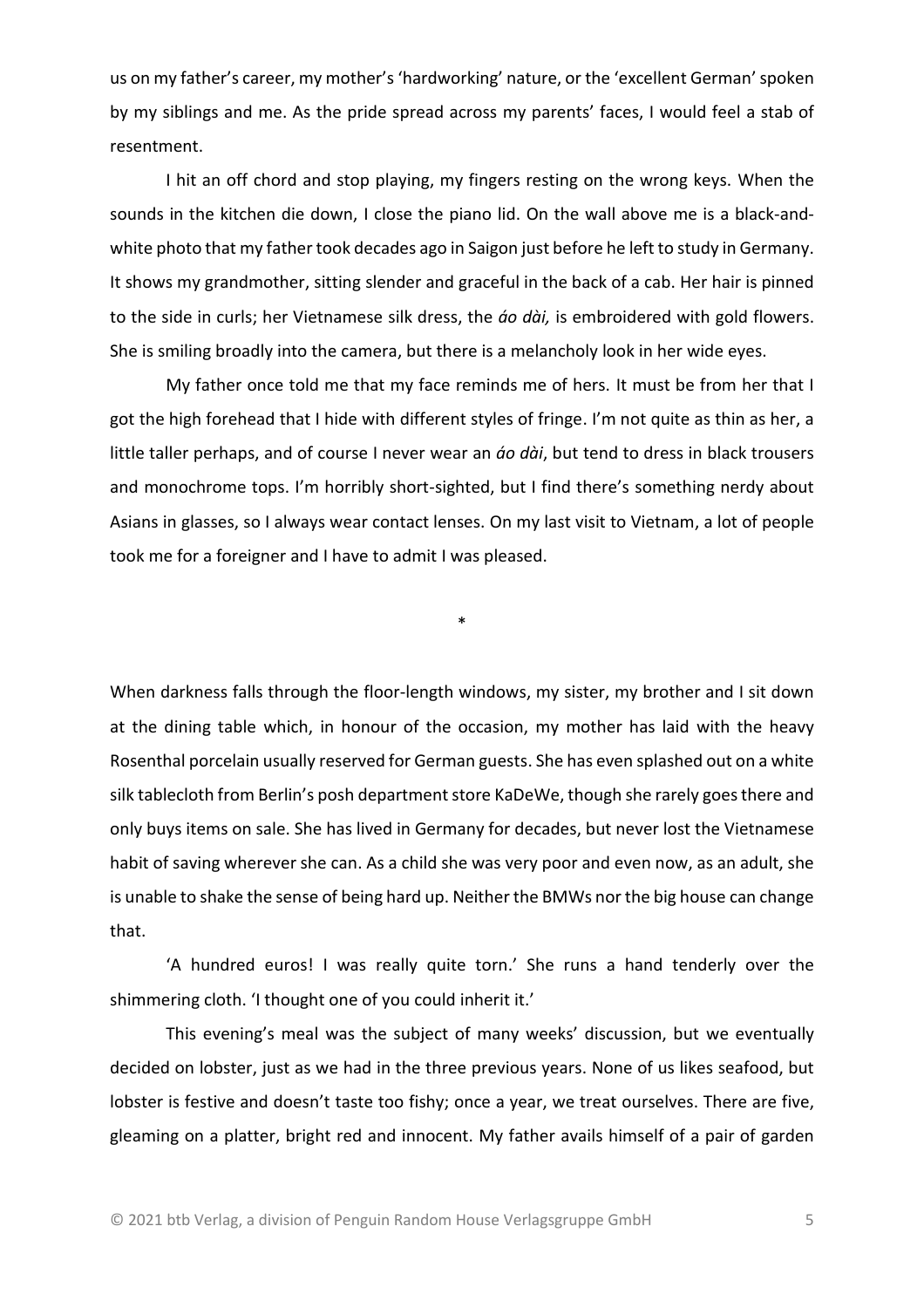pliers that he bought as a makeshift solution the time before last and found so handy that he has used them ever since.

The phone rings in the bedroom.

'Don't get up,' my mother says, rising from her chair to serve the salad. Her eyes flash with an anger I know so well from my teenage fights with her—nothing infuriates her more than those who dare to disturb the sacredness of a family meal.

The ringing stops and then, after a brief pause, starts again.

'Incredible,' my mother says, stabbing at the salad with her fork. My father, showing his usual solidarity, cuts a pincer off his lobster.

Silence, then it rings again.

I jump up from my chair. It might be an emergency. Or it might be my old schoolfriend Thomas, who is oblivious to family rituals and public holidays. I dash to the phone, the way I used to as a teenager to prevent my mother from getting there first and telling him off.

'Who is this?' I sound rude. I *want* to sound rude.

An unfamiliar male voice replies, asking in Vietnamese who is speaking.

'It's Kim,' I say. I haven't spoken a word of Vietnamese since our last holiday in Vietnam five years ago, and I feel annoyed at having to practice it on this stranger.

'Who?'

Perhaps it's one of my relatives; he clearly doesn't know my German name. I try again.

'It's Kiều.' I speak a little louder and drag out the vowel.

'I still haven't caught the name. Who?'

'Kiều,' I repeat. 'Minh's daughter.'

'Oh, *Kiều*! Why didn't you say so?'

We have only been talking for thirty seconds and already I've been dragged to the darkest chamber of my soul. I see myself on my last visit to Saigon, stammering to make myself understood. For years I had locked the memory away—now I know why.

Maybe I should just hang up.

'This is your Uncle Sơn from California,' the man at the other end of the line says. 'I tried to get hold of you on Facebook, but you probably didn't see my message.'

He pauses, as if he finds it hard to talk. Not knowing whether to apologize, I say nothing. There's a static noise in the line. The connection is lousy.

'It's about your grandmother,' he says eventually. 'She's dying. I need to speak to your dad.'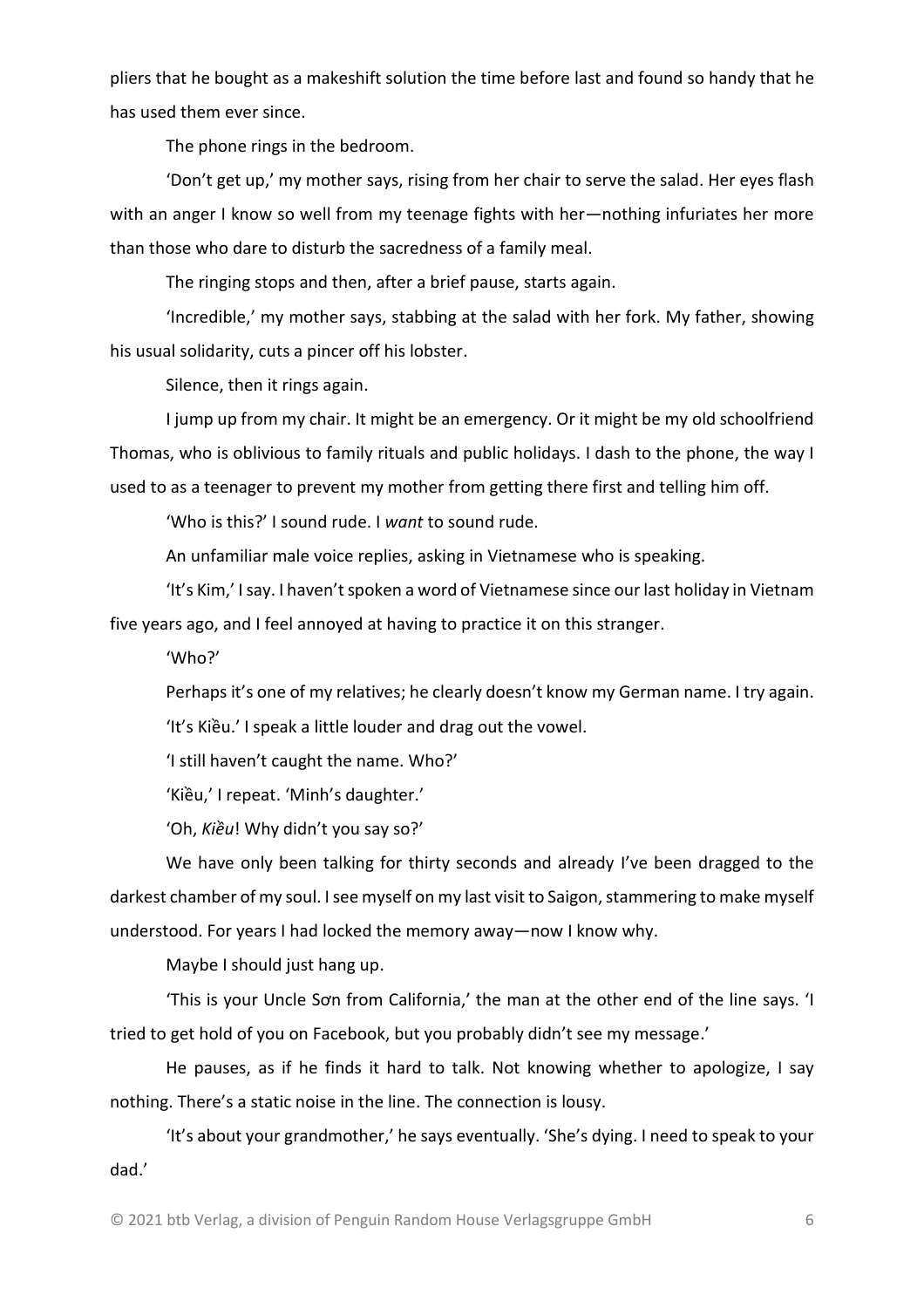In another situation—another language—I would have said something at this point. Something along the lines of: 'I wish I'd known her better. Now it's too late.'

But since I am not even capable of conveying my own name, I only manage to mumble, 'OK,' and cover the mouthpiece with my hand to call for my father.

*Your grandmother is dying.* So that was what Uncle Sơn wanted to tell us. I feel guilty for not answering his message; how arrogant of me to assume that he was pestering me when, in fact, he had serious family news. I fetch my phone, drop back onto my chair, and sit there thumbing it, although I'm usually the first to protest when people get their phones out at the table.

The photos that Uncle Sơn has posted on Facebook over the last months tell the story of a slow decline. There are dozens of pictures of my grandmother and with each series her body seems to grow more diminutive. I had never realised to what extent a person can shrink; now I see it before me, on the internet. Dark patches spread like puddles over her skin. Her hair grows wirier, her eyes dimmer. The other people's faces change too. In the early photos, my grandmother is surrounded by bravely smiling relatives; by the end, their faces look deflated, as if the illness were stealing not only my grandmother's life, but also my family's hope.

I study the pictures with the detachment of someone watching a movie in black and white. The suffering seems to be taking place very far away. The photos are as sad as they are unreal to me. California is nine time zones and a world away. The things happening there touch neither my life nor—I'm just being honest here—my heart.

My father returns with a bottle of red wine. His thick, black hair is shorn short on the back and sides, parted and combed to the right over his forehead. It's one of those haircuts Asian men of his generation just seem to like. When I look at photos of the Chinese National Congress, I sometimes get the impression that a single man has been cloned a hundred times on Photoshop—and every time, I half expect to find my father staring out at me from their ranks, even though he is not a Chinese politician, but a Vietnamese heart surgeon who is greeted with 'Hello, Professor, nice seeing you here' by fellow concertgoers in the Philharmonie.

The wine in his hand is an expensive Bordeaux, probably a present from one of his patients.

'How did it go?' I try to sound casual.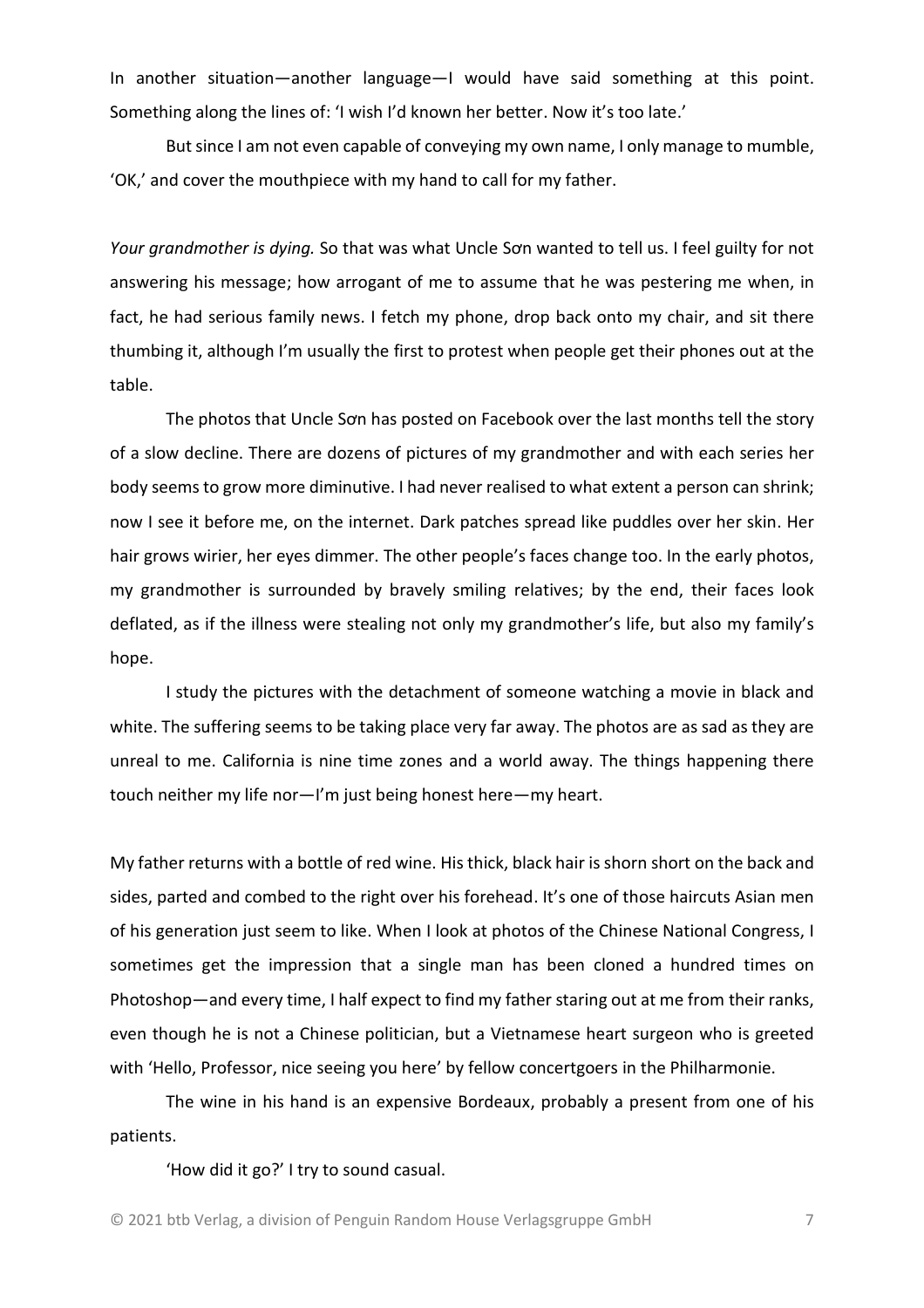He looks at me over the top of his gold-framed glasses.

'What do you mean?'

'Don't pretend you don't know. What did he say about Grandma?'

I hold out my glass to him. Focusing intently, he tips the bottle and slowly pours the wine. The splashing of the liquid only makes the silence louder.

'He said she's been on artificial respiration for two weeks. Her kidneys have failed and her circulation is gone. The doctors want to know whether to keep her on life support or not. Sơn was calling to ask for medical advice.'

He speaks matter-of-factly, as if he were briefing one of his patients on a forthcoming operation.

'I'm afraid there's not much more to be done for a woman of her age. She's had Alzheimer's for five years and had to be taken to hospital because of severe pneumonia. Now her immune system has collapsed.'

My father has always been rational. Even when his oldest friend got cancer (and survived) he never showed his feelings. All my life I have told myself that this hard-headedness is actually quite a useful professional deformation. Still, it surprises me to see him acting the same way now that his own mother is dying.

'What do your brothers and sisters say?' I ask.

My father shrugs.

'Sơn sounded quite upset. They're all there with her in the hospital, making each other nervous. They don't know how to deal with the situation; everyone's very emotional. They argued for a whole hour before they rang us.'

He raises his glass to his lips, but puts it down without drinking.

'It's just like the old days.'

He almost seems more troubled by his siblings' squabbling than by the question of whether or not to keep his mother on life support. Perhaps his stoicism is his way of dealing with things. He is the first-born son, after all. His gaze wanders to the photo of his mother in her silk dress and rests there for a moment.

'What did you advise them?' my brother Tuấn asks. He is studying medicine and plans to be a doctor too.

'I told them to switch it off,' my father replies.

'Really?' My brother's face widens with surprise. 'Are you sure you want to let your own mother die?'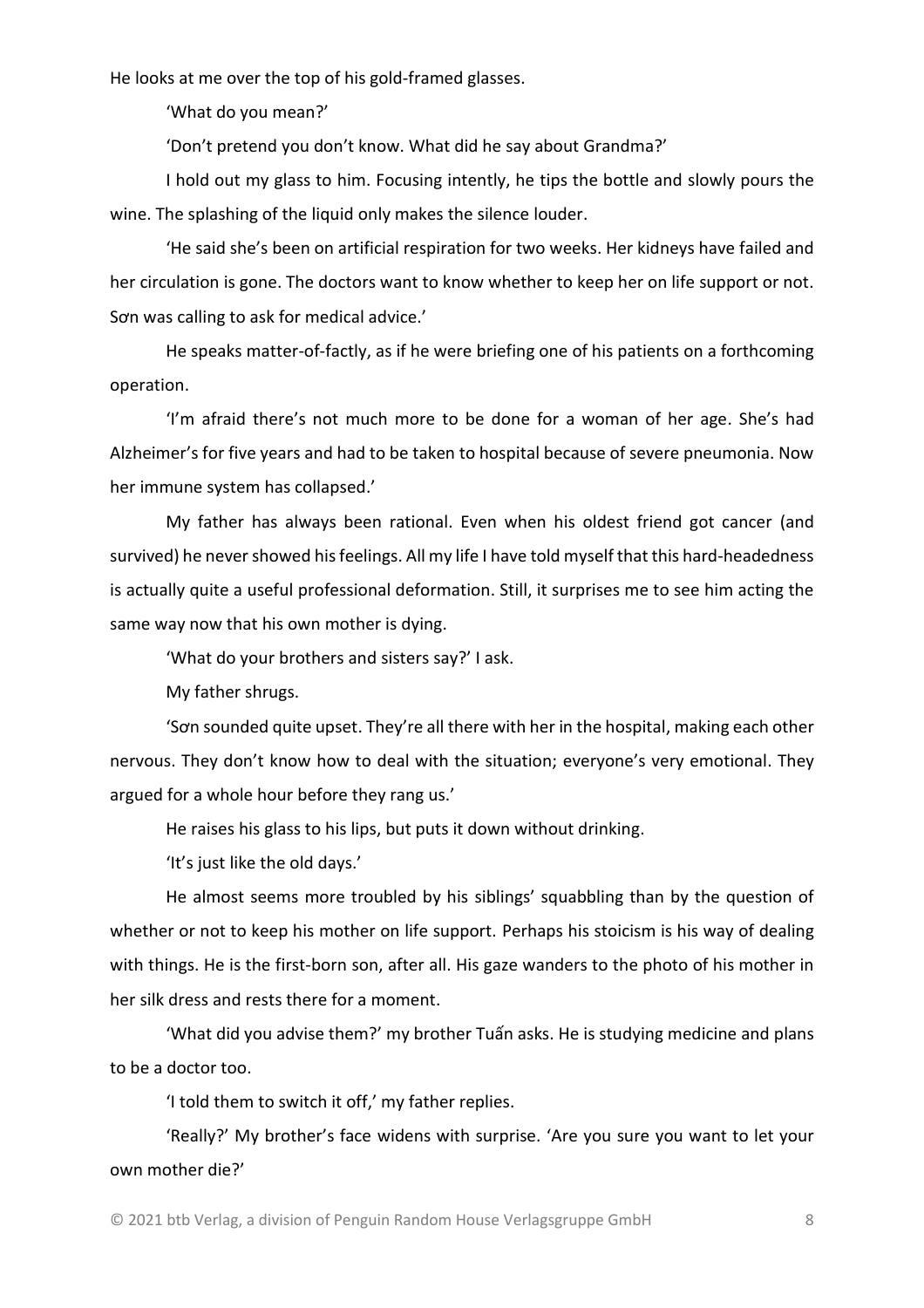'Come on, Tuấn, you're a medic. I spoke to the doctor just now and he told me about her condition. Her chance of survival is close to zero. It's better to terminate her therapy than to prolong her suffering. Sometimes you just have to make tough decisions.'

'And sometimes people get emotional about family,' my sister Lan says. She works as an event manager in Munich and probably has the best people skills of the three of us. 'When are they going to turn the machine off?'

'Now.'

'You mean she's dying as we speak?'

'Yes.'

My father shifts his chair back a little and, from his place at the head of the table, he looks calmly at each of us in turn. His face has assumed the colour of the lobster—probably because of his Asian enzyme deficiency, but possibly for some other reason. He clears his throat, as if he were about to make a speech, but says nothing.

We pick at our lobsters in silence. It is strange to think that on the other side of the world someone is dying, without whom none of us would be here.

What do you do in a situation like that?

What do you *feel* in a situation like that?

I try to muster up some kind of emotion, but I can't; there's nothing there. No grief, no shock and certainly no urge to talk about a woman I only met once in my life. A few months ago, my old Polish neighbour died, a lovely woman who sometimes brought me cake. The thought that I would never bump into her in the hallway again brought tears to my eyes. Her death brought disorder to my day-to-day life, but my grandmother's death changes nothing.

I realise that I am thirsty, reach across the table for the bottle of water and knock it over. The white silk tablecloth is soaked.

'Oh, Kiềuuu! Why do you always have to spoil everything?'

My mother jumps up and hurries into the kitchen to fetch a towel. The accident has cut into the oppressive silence, the emotional invasion of our family dinner. My mother rubs at the wet patch; she works it so hard that the tablecloth rucks and tears.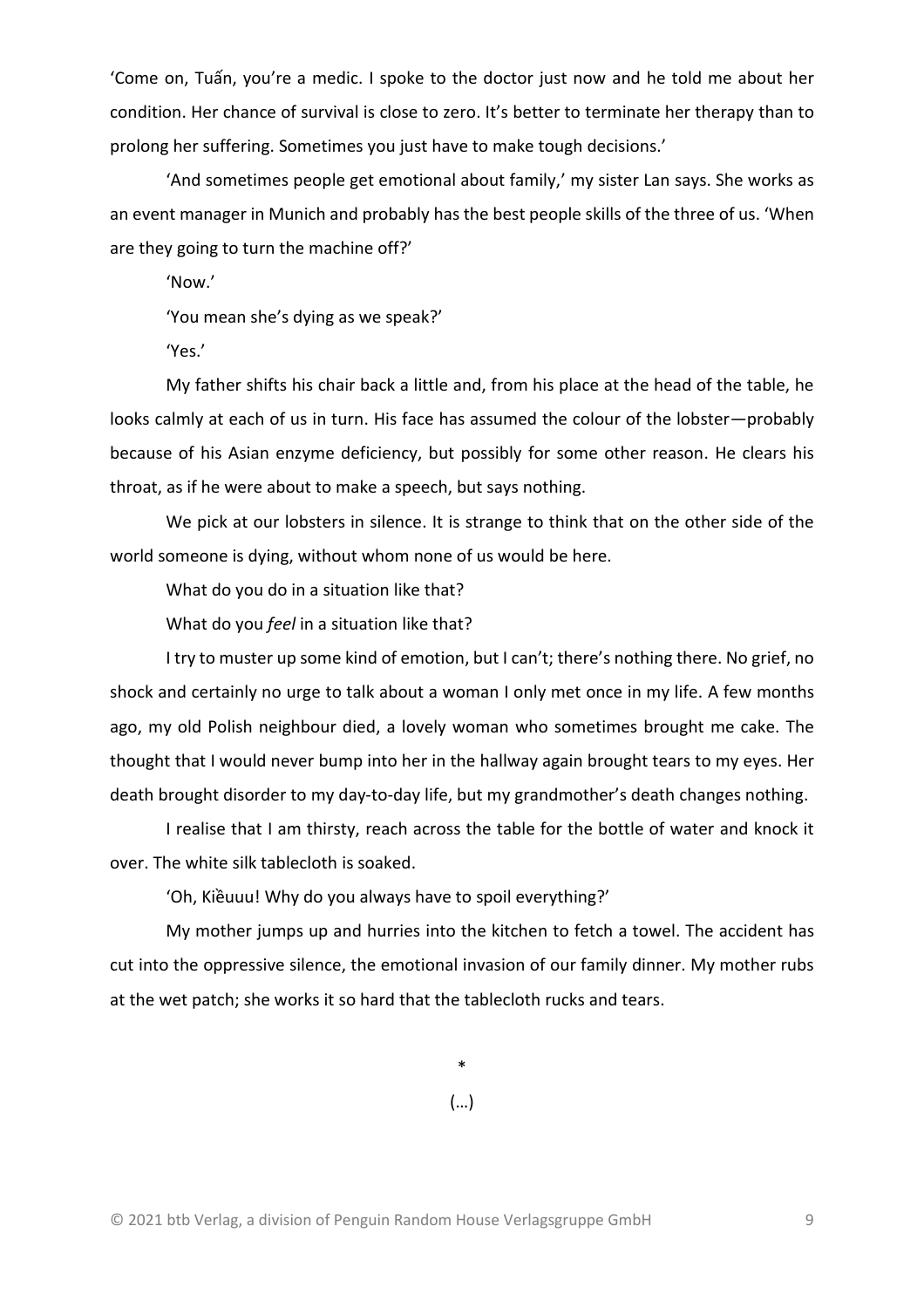In the middle of the night I am suddenly wide awake. Light is shining through the white fabric of the blind and floating through the room. I hear a hammering sound and realise that it's my heart. Although it is cold, I am sweating as if I'd run a marathon. My alarm clock says 4:37; beside me, calm and steady, Dorian's body rises and falls. As always, after an argument, we smoked weed until the problem was lost in a warm fug and then collapsed into soothing conciliatory sex.

Now I feel dark, as if someone had switched off the light inside me. I get up and shuffle into the kitchen. I open the fridge, expecting nothing special, but still feel disappointed. A bottle of Sancerre, a box of eggs, a piece of yellow-looking broccoli. Nothing I can stuff myself with.

I pull over a chair and climb onto it. My hand crawls to the top shelf of the cupboard where I keep the unhealthy food. There is a rustle of plastic as I grab the instant noodles—the salty, prawn-flavour ones. I rip off the silver foil and take out the pale briquette. I should put the kettle on to make soup, but boiling water feels too much like work when it's half past four in the morning and all you want is to keep the darkness at bay.

I reach for my phone.

Yesterday evening when I was sitting in the *Neue Heimat* bar, sipping orange wine, my father sent me a photo on WhatsApp. It showed a haggard-looking woman with wiry curls, whose *áo dài* was the same pale grey as her hair. Wrinkles covered her face like criss-crossing waterways; her sunken cheeks were lightly dusted with rouge. She lay on a gleaming white pillow, radiating the look common to all dead people: peaceful, waxen and no longer of this world.

*She was very beautiful when she was young*, my father wrote, sounding sentimental by his standards.

I bite into the dry block of noodles and wash them down with Sancerre, feeling them soften on my tongue, disintegrate and dissolve. Spicy goo forms in my mouth. It tastes nothing like prawns, but in the dark, my standards are low.

Chewing and drinking, I shuffle to the leather sofa in the sitting room and lie down flat so the night can swallow me up.

*What about the funeral?* I had written. *Are you going to fly over for it?*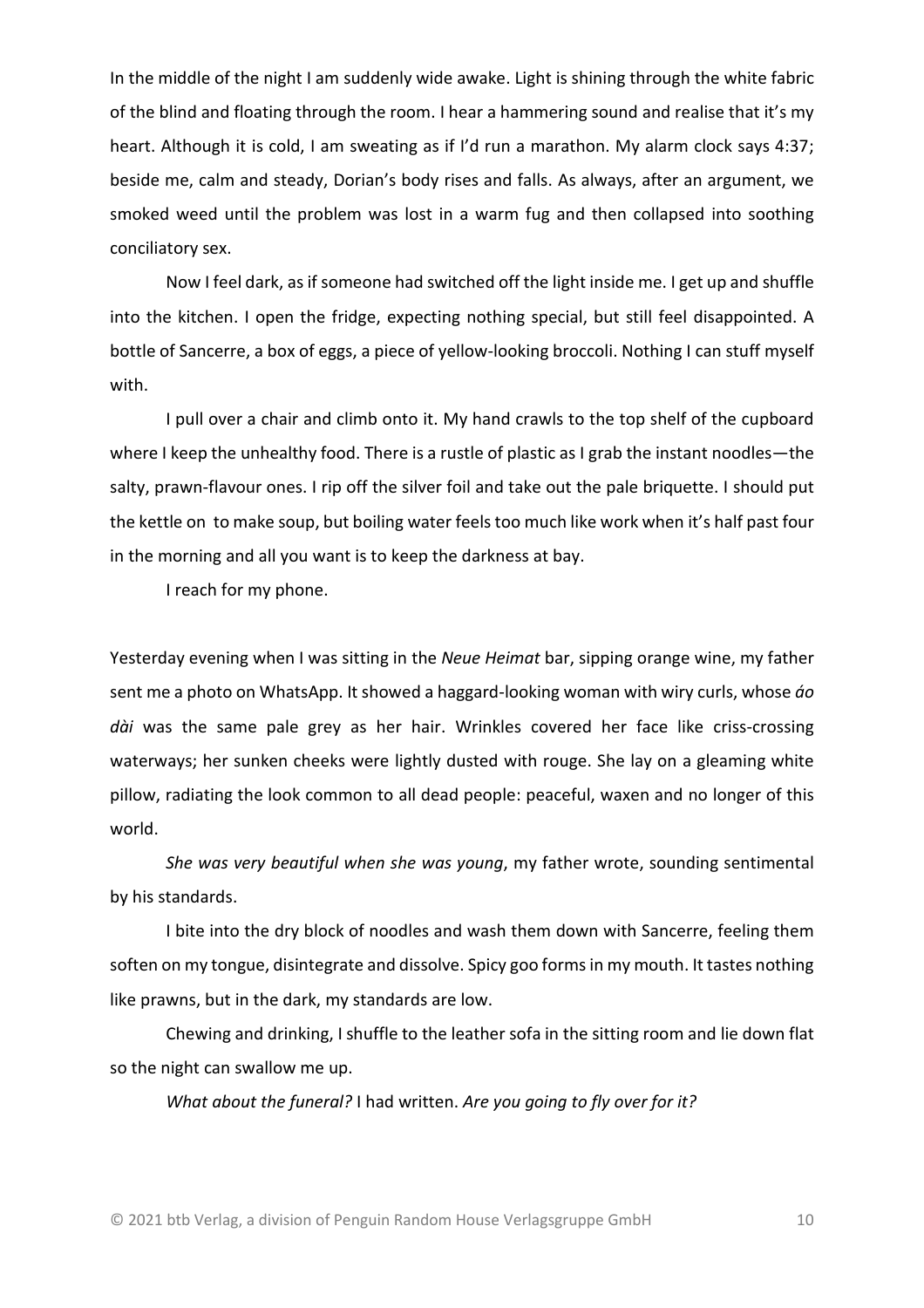I don't know what made me ask—whether it was my conversation with Dorian or the growing sense that my father was more miserable than I had thought. He had been distracted for days, constantly exchanging messages with Uncle Sơn.

*I have a conference next week*, he replied. *But I've sent money.*

*I see.*

*It'll be a big funeral—all my brothers and sisters will be there. I've asked Sơn to record it on camera for me. They're sorry we can't be there.*

*We*? I wondered. Why did he just say *we*?

*Why don't you go to California with mom next summer?* I suggested. *You could go on vacation.*

*I doubt she would like that.*

There was a slight pause, then he followed up with another message, a question I didn't want to be asked—not by him, anyway.

*Why don't you come too?*

*Me?! Why should I go?*

*If you could make it, mom would come, too. You know what she's like. We could visit the relatives together, they've been asking about you.*

I knew he was right: if I went, my mother would join me. And if we went, the family visit would be more bearable for him.

Persuading myself that the matter would go away if I ignored it, I didn't reply to this last message. For the duration of a chat, I wanted to pretend that ours was a family like any other—a family where everyone was responsible for their own affairs, and thirty-year-old kids were regarded as adults.

*Bing.* A new message from my father pops up on my phone. Looks like I'm not the only one having trouble sleeping.

*It would mean a lot to the relatives if you came. These are difficult times for them. Maybe you could persuade your siblings, too.*

Now that we have passed the age of threats and punishments, it is striking how often my father tries to appeal to my sense of family. Much to my frustration, I am vulnerable to these appeals. I am the first-born, after all.

 $I$ *t* would make me really happy, Kiều! **QQQ**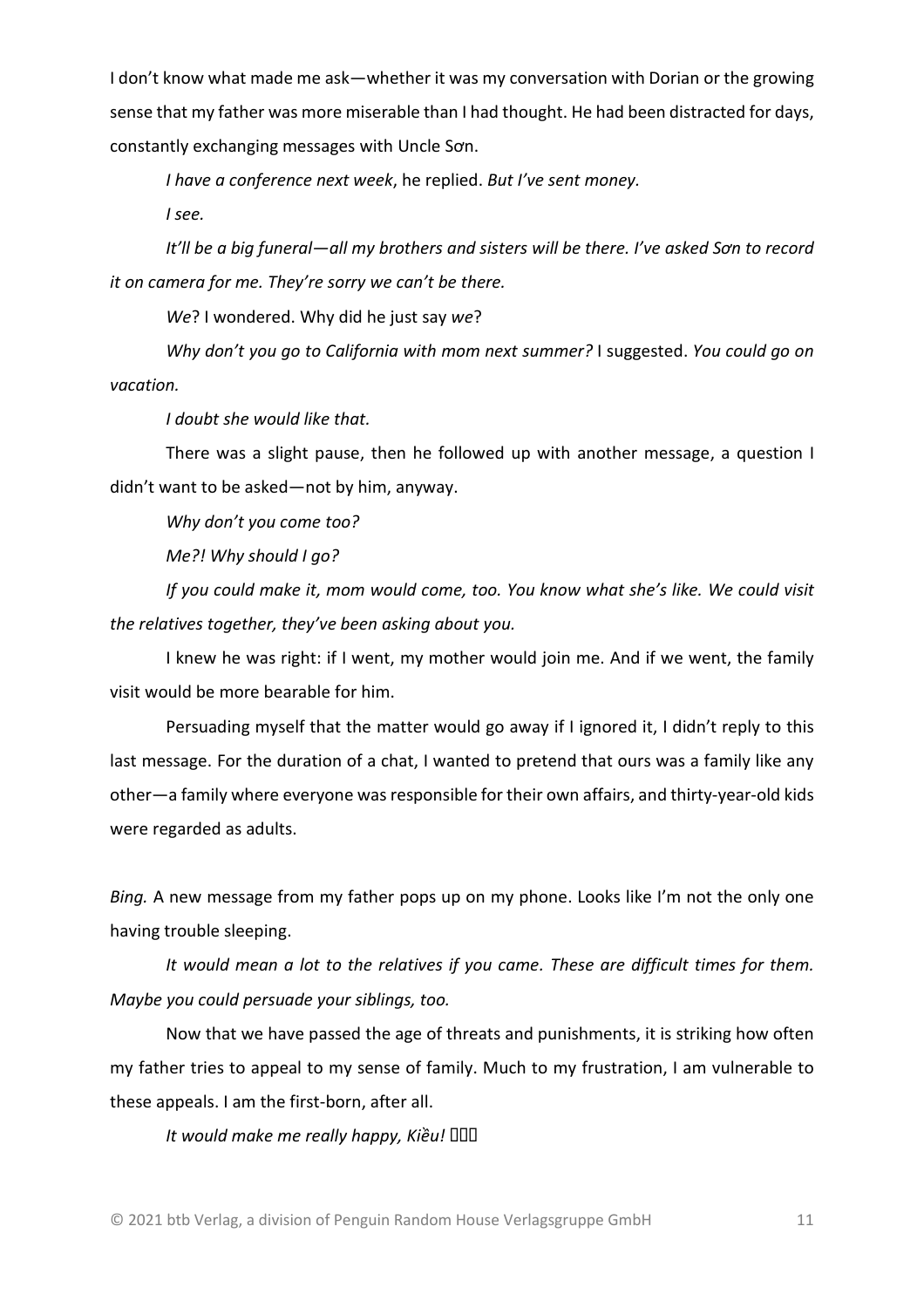The message stares at me out of the darkness, bizarre and demanding. My father has never used emojis before.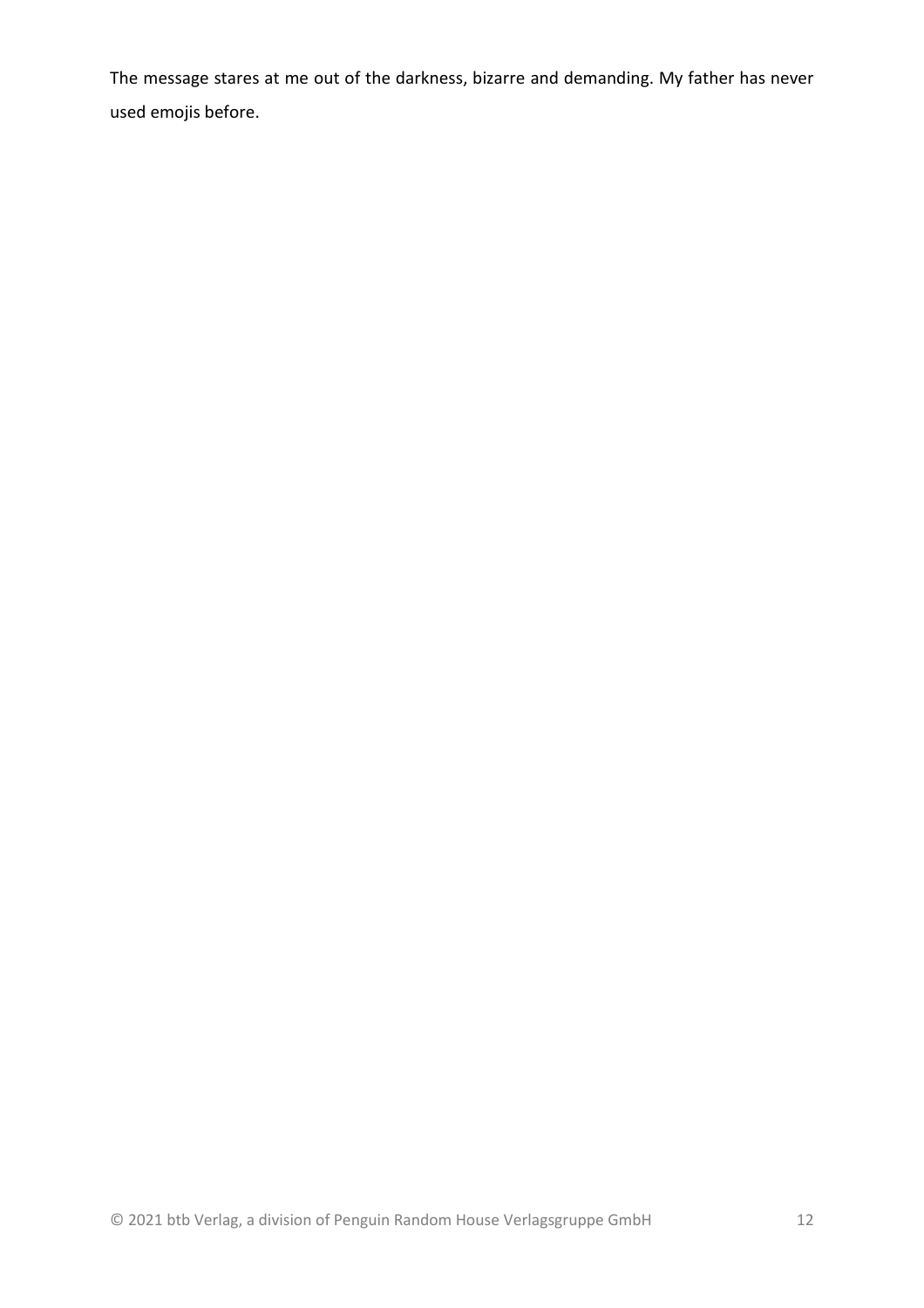#### **My Father's Story Part I**

#### MINH

#### Saigon, 1967

(…)

Minh may have had the smooth, innocent face of a child, but he already had the self-assertion of a man. His slim body had become lean and well-defined through years of taekwondo. He wore his bushy hair swept to the side and needed thick glasses to correct his shortsightedness.

Not long ago, on television, he had seen the great French philosopher Jean-Paul Sartre wearing a pair of black horn-rims and had immediately bought some for himself. At school he was often seen hurrying down the corridors with a book in his hand, his soft face full of importance because he was about meet his older friends in a café to discuss existentialism and secretly smoke cigarettes.

He was the oldest son in a family of seven from Saigon. His parents had achieved a certain amount of prosperity with their tailor's shop, and thanks to their close relations with an influential businessman who liked to order Western-style suits, they had managed to land themselves a house in the centre of town. It was on an avenue of lush tamarind trees, which was once called Rue Catinat, and then renamed *Đùơng Tự Do* or 'Liberty Street' following the victory over the French colonialists.

With its white French façade and pale-green shutters, the house was very much a part of the surrounding neighbourhood with its elegant shops, restaurants and hotels. The sumptuous display in the ground-floor store window drew in the customers: the mannequins were dressed in suits and *ào-dài* dresses of the finest silk, cut to fit like a glove—the high collar elongating the neck; the tight, high-slit dress flattering every figure; the loose trousers softly floating around the legs.

On the first floor was the living room with the broad balcony. On the second floor Linh and Sơn shared the larger room, because, at thirteen and seven respectively, they were the second and third eldest. The twins, who were only five, slept in the smaller room. Higher up, on the third floor, Minh had the study on the right and his parents' bedroom was to the left.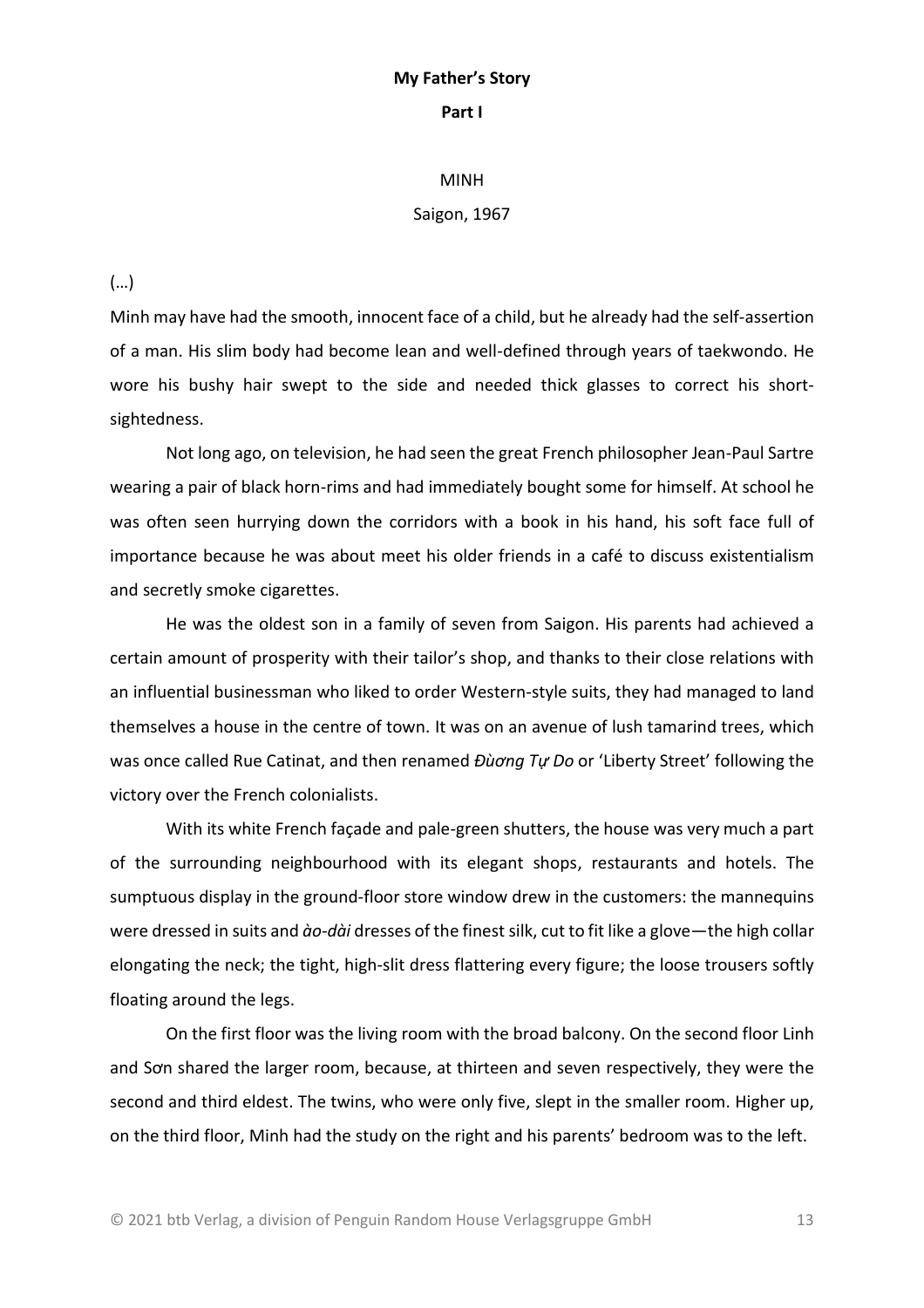Being addressed as 'elder brother' by his siblings from an early age gave Minh a selfconfidence that set him apart from the others. He was the only one in the family to receive pocket money. He drew up rules for his brothers and sisters and reached for the cane when they disobeyed him. Since his father was away most of the time, he was also allowed to use his moped. As a colonel in the South Vietnamese Army, he had been deployed to central Vietnam—sent to fight in the war.

\*

A few weeks later—the year of the monkey had just begun—Minh was woken one night by the loud thud of an explosion. Still hazy from sleep, he opened his eyes. It was the first day of the Tết new year celebrations and he had spent all evening on the balcony with his brothers and sisters, looking out at the noisy, decked-out street. Their next-door neighbour Mr Giang had given them a string of Chinese firecrackers and stood laughing with their father, both men delighted to be on leave and spending the holidays at home.

Dazed, Minh wondered what was going on outside. Were people still setting off fireworks?

He rolled over onto his side and pulled the pillow over his head. The fan whirred softly beside the bed, blowing cool air into the blue mosquito net. He drifted back to sleep, but was jolted awake again a few minutes later.

*Boom!* There it was again, duller and louder than before. A rumbling sound like heavy thunder, only shorter and nearer-sounding.

He sat up.

His father burst into the room, naked to the waist, clutching a pistol in his hand.

'Something's going on out there. Quick!'

Minh leapt out of bed, grabbed his glasses and ran downstairs to fetch his brothers and sisters. They hurried into the living room and joined their mother who was pressed up against the balcony door, looking out.

Minh saw searchlights slice through the night. In the distance he heard a rapid rattling sound, a little like the string of firecrackers, except that it was intermittent. Interspersed with this was the dull, rumbling boom, sometimes from the north, sometimes from the west.

Could it be bombs? Here, in Saigon?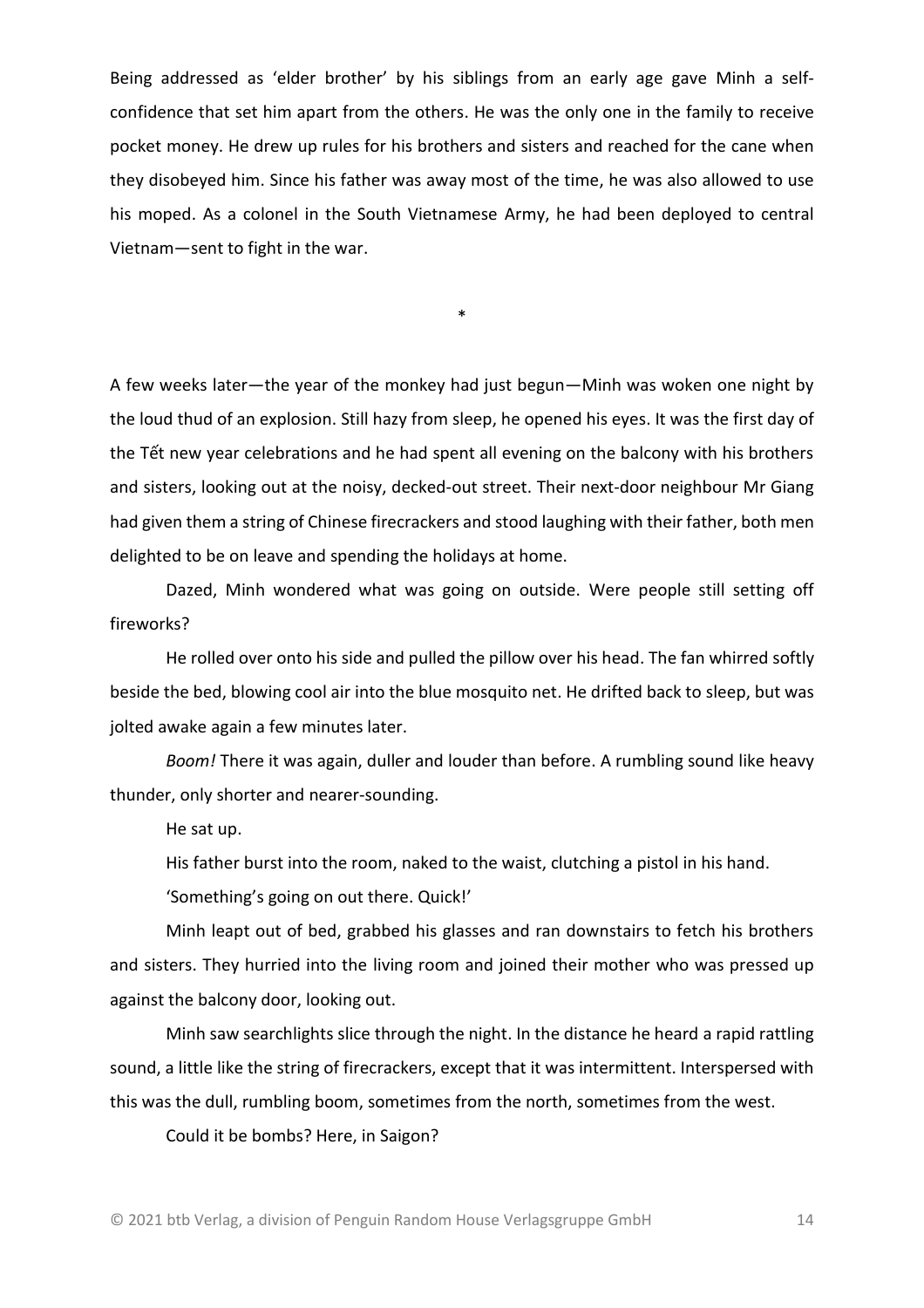'Put the radio on,' his mother whispered. Minh walked over to the sideboard and twisted the volume knob. The Vietnamese station was, strangely, playing nothing but Beatles songs. The reporter on Voice of America sounded agitated.

*…a surprise offensive in various cities. Vietcong fighters in Saigon have attacked the airport and infiltrated the American embassy; there is fighting and shooting. The headquarters of Radio Vietnam are occupied; it seems that the Communists tried to broadcast a recorded speech by North Vietnamese President Hồ Chí Minh, but fortunately this was prevented by a Radio Vietnam employee. Some fighters have advanced to the Presidential Palace…*

'How dare they attack during the holidays?' Minh's father ranted. 'A three-day ceasefire—that was the deal. They have no honor, no shame!'

Adrenaline surged through Minh's veins. Although it was pitch black outside, he suddenly felt wide awake. The thought that something dangerous was happening made him jittery with fear but also curiosity. He had never seen a communist. He wondered if they were really as savage and dirty as his mother said.

Pushing his brothers and sisters out of the way, he opened the balcony door a crack. A rush of cool air hit him. Feeling his courage grow as his siblings whispered in fear, he stepped out onto the balcony. He went right up to the balustrade to get a better view of the street. It was strewn with shreds of red paper from the spent firecrackers, but otherwise so empty that you could have swept it with a giant broom. The black power cables that were strung between the tall masts swung gently in the air. Far off in the distance, a grey cloud of smoke rose from the sea of houses.

'Everything is quiet,' he said, a hint of disappointment in his voice. 'There's no one about. You can go back to bed.'

His father joined him on the balcony and lit a cigarette. Since his promotion to colonel the previous year, he had aged considerably. Although he was only forty, his forehead was deeply furrowed, his black hair was shot through with white and he had lost weight. His high cheekbones stuck out, accentuating his slenderness.

Minh didn't know what his father did in Central Vietnam. His parents had never said it in so many words, but he sensed that the war was not something to be talked about. It was bad enough that the communists were terrorizing them; talking about it would change nothing.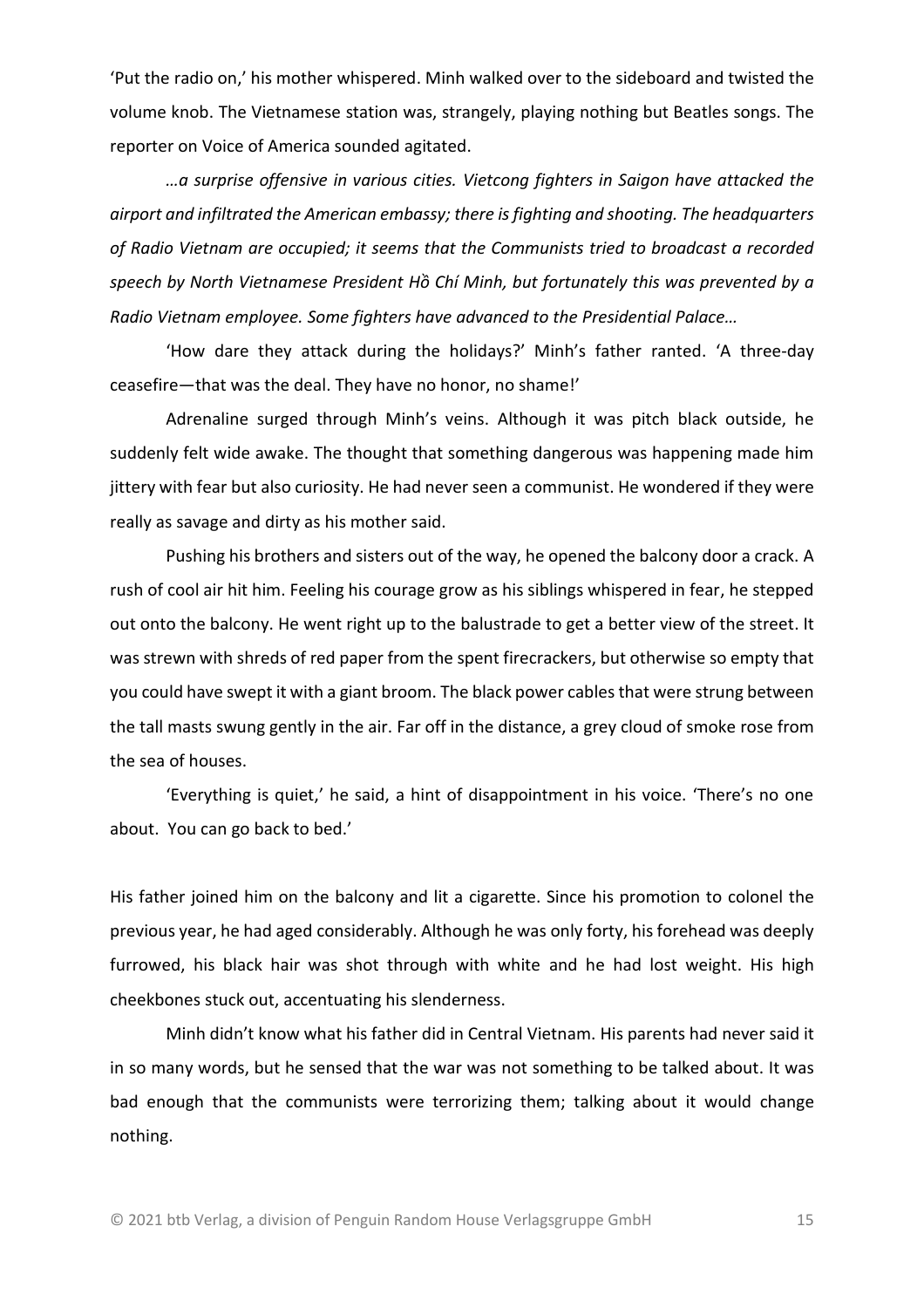His father's rare, brief and cryptic letters had made him none the wiser. The basic message was always the same: first, the enemy was wily but inferior, and secondly, the older children mustn't be allowed to neglect their schoolwork just because there was fighting in the uncivilised parts of the country.

Minh was torn from his thoughts by his father's voice.

'So how are your brothers and sisters doing?'

He spoke as casually as if he were asking about last week's weather. He always grilled Minh about his younger siblings when he was home on leave; Minh was, so to speak, the man of the house when he was away.

'You don't need to worry. When I tell them something, they listen. I've taught Linh to read a bit and Sơn's marks have improved.'

'What about your grades? Will you do well in the baccalauréat? Your mother and I are counting on you, you know.'

Minh dreaded the question. Although he supervised the education of his brothers and sisters with a certain ambition, he hated talking about his own academic achievement. He was good at school, but not great—blessed with talent, but also arrogance. He didn't see the point of memorizing English phrases or the dates of the Vietnamese dynasties, and so there were better students than him at the French lycée he attended. At the same time, he didn't want to annoy his father by telling him this.

'Everything is fine. It's six months till the baccalauréat; plenty of time for me to prepare.'

'That's good. You see, I have a plan for what you could do afterwards.'

His father blew smoke into the night air. Minh wistfully watched it disperse. The conversation was making him nervous; he would have given anything to have a smoke too.

'I've gotten to know a very capable doctor up in Central Vietnam. He is very impressive — a hard-working, highly respected man.'

'A doctor?'

When Minh was five he was sent to fetch a doctor because Linh had bad febrile convulsions. He had given her an injection and told them that it was a potent new drug from China. It brought the fever down, but it also permanently damaged Linh's hearing. Because she was only a year old at the time, she never learnt to speak. And because she couldn't speak, she would never go to school, never find work. Even now, twelve years on, Minh could still picture the man drawing his syringe and injecting it in his sister's soft thigh.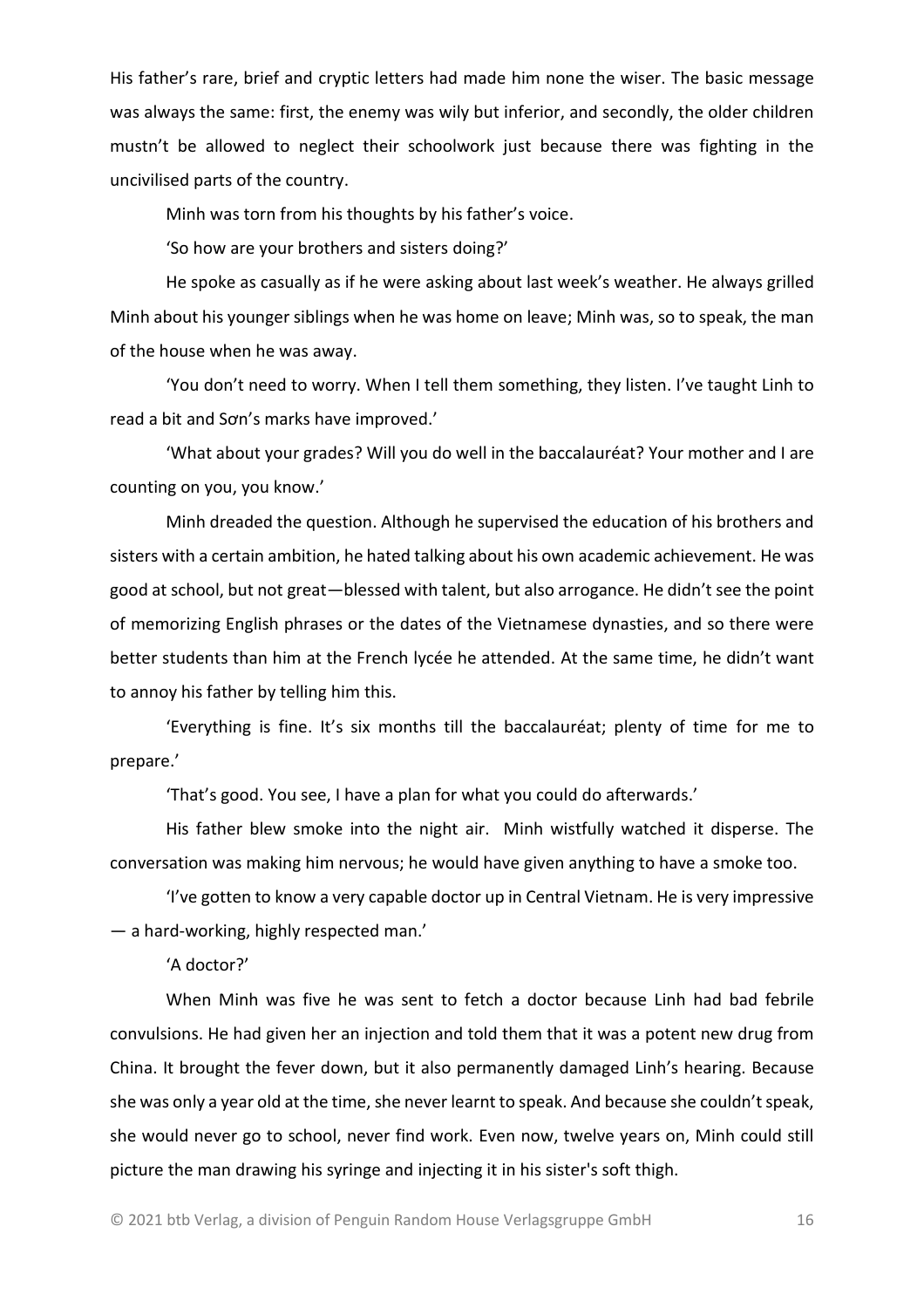'He's a surgeon. He recommends that you study medicine and eventually open your own clinic. It isn't easy, but if you succeeded, you'd be rich. The whole family would benefit: your brothers and sisters could be assistant doctors; Linh could be a nurse. You don't have to be able to speak to nurse people. It would be perfect, don't you think?'

His father looked at him expectantly.

'Our family hasn't had the best experience with doctors,' Minh reminded him.

'That was a black sheep. Nothing like Professor Xanh. It's a *very* good job with *very*  good prospects. Just think: war or no war, people will always get sick.'

'I'm not sure it's really what I'm interested in,' Minh said cautiously. He knew he shouldn't argue with his father, but he had to try to get him to understand. There was no profession he despised more than the medical profession. He viewed doctors as charlatans who made false promises to desperate people so they could cheat them out of their money.

Did his father really want him to become one of them and spend his life in a place that smelt of drugs and disease? The thought made his flesh creep.

'What kind of an attitude is that, Minh?' His father's voice dropped deeper as he scowled at him. 'You should be glad we are sending you to university. Don't forget that this isn't just about you. At least one of you five is going to be a doctor. You're the eldest son; you must set an example.'

\*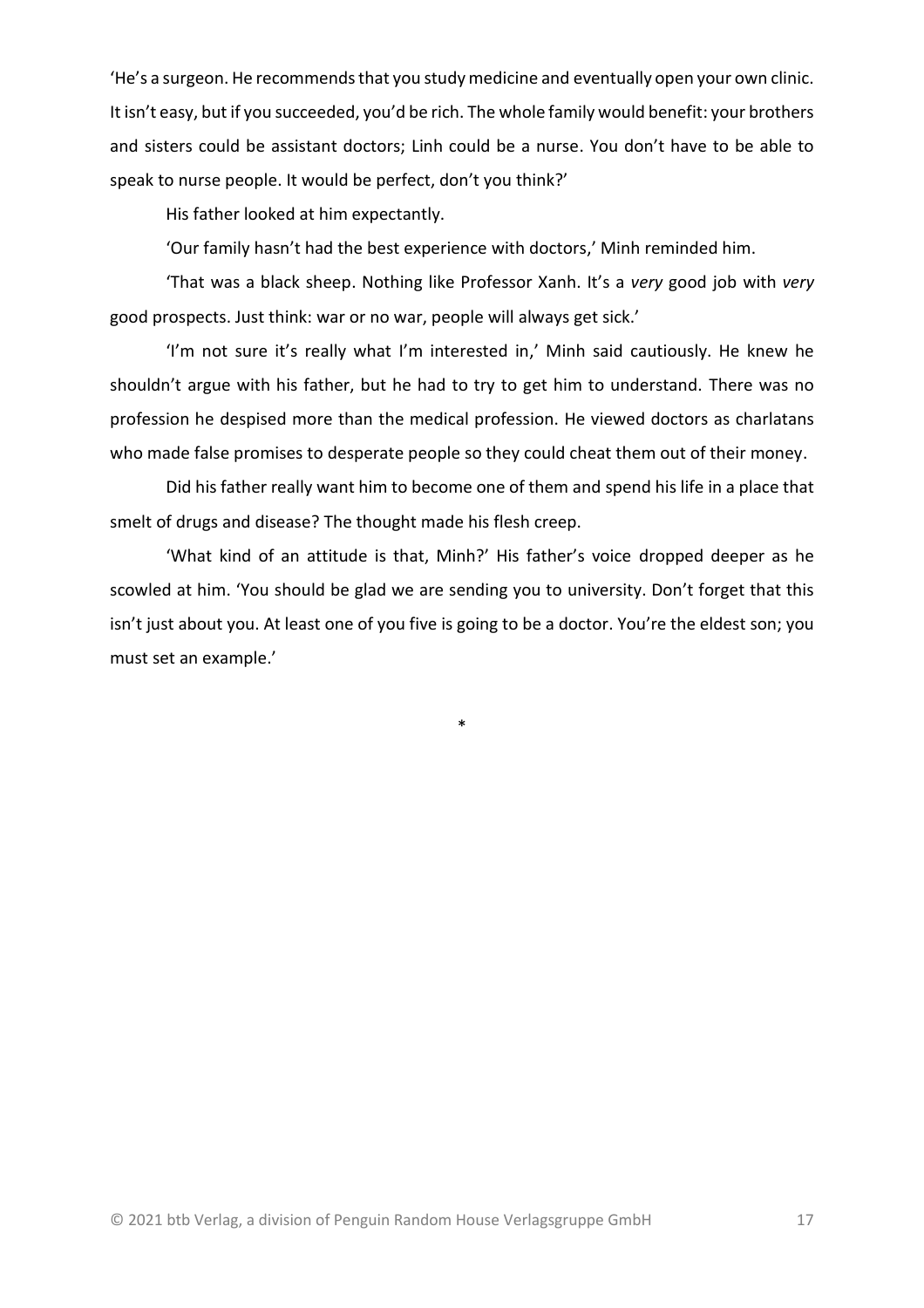KIỀU

(…)

(In Little Saigon, California)

A Western user interface with Vietnamese features rolls past the window. The shops look typically American, but they have names like 'Saigon City Marketplace' or 'Hanoi Corner'. The restaurants sell Vietnamese noodle soup, sticky rice and sandwiches—*phở*, *xôi* and *bánh mì*. The drug stores have Vietnamese names, as do the laundrettes, the bubbletea shops and the massage parlors whose services are so cheap that it seems criminal (*1 hour — \$15 only!*).

I only see a few people walking down the streets, but all of them have black hair and Asian builds. Their bodies would probably seem small in comparison to white ones, but here, among their own kind, they are sturdy or athletic or slender—and sometimes even tall.

A Vietnamese family passes us in a Ford pick-up. The mother has loosely pinned-up dyed brown hair; the father wears black architect's glasses, a white T-shirt and a jacket. I look at them with envy. Who would I be if I'd grown up here?

When I think back to my childhood, I see a girl with black hair who lives in a pale-blue house and grows up speaking the melodic language of her parents. Innocently, I repeated the words with which they rocked me to sleep, tender with happiness at their first-born child. When I was little, I didn't know that my family's world was different from the world around us—that I was growing up on a planet shared by only five people: my mother, my father, my sister, my brother and me.

It first dawned on me in preschool. There, I met Paul and Sarah who played with coloured building blocks while I looked on in silence. Their parents were tall, blond and sure of themselves; when they came to pick up Paul and Sarah, they joked with the childcare workers. My parents were small, black-haired and always late; by the time they showed up, I would be sitting outside the door, trying to recreate buildingblock castles.

As I grew older, I saw how different we were. As I grew smarter, I studied how others behaved. Every day, I added a few German words; every night, I lost a few of Vietnamese ones. I forgot the songs I had learned from my parents and joined in when my classmates sang ´Silent Night´.

I wanted spaghetti for dinner, not *phở*. When my parents held parties for their Vietnamese friends, I rolled my eyes at their karaoke singing. I was always expected to play the piano. My parents always bragged about my marks. I took some solace in the other